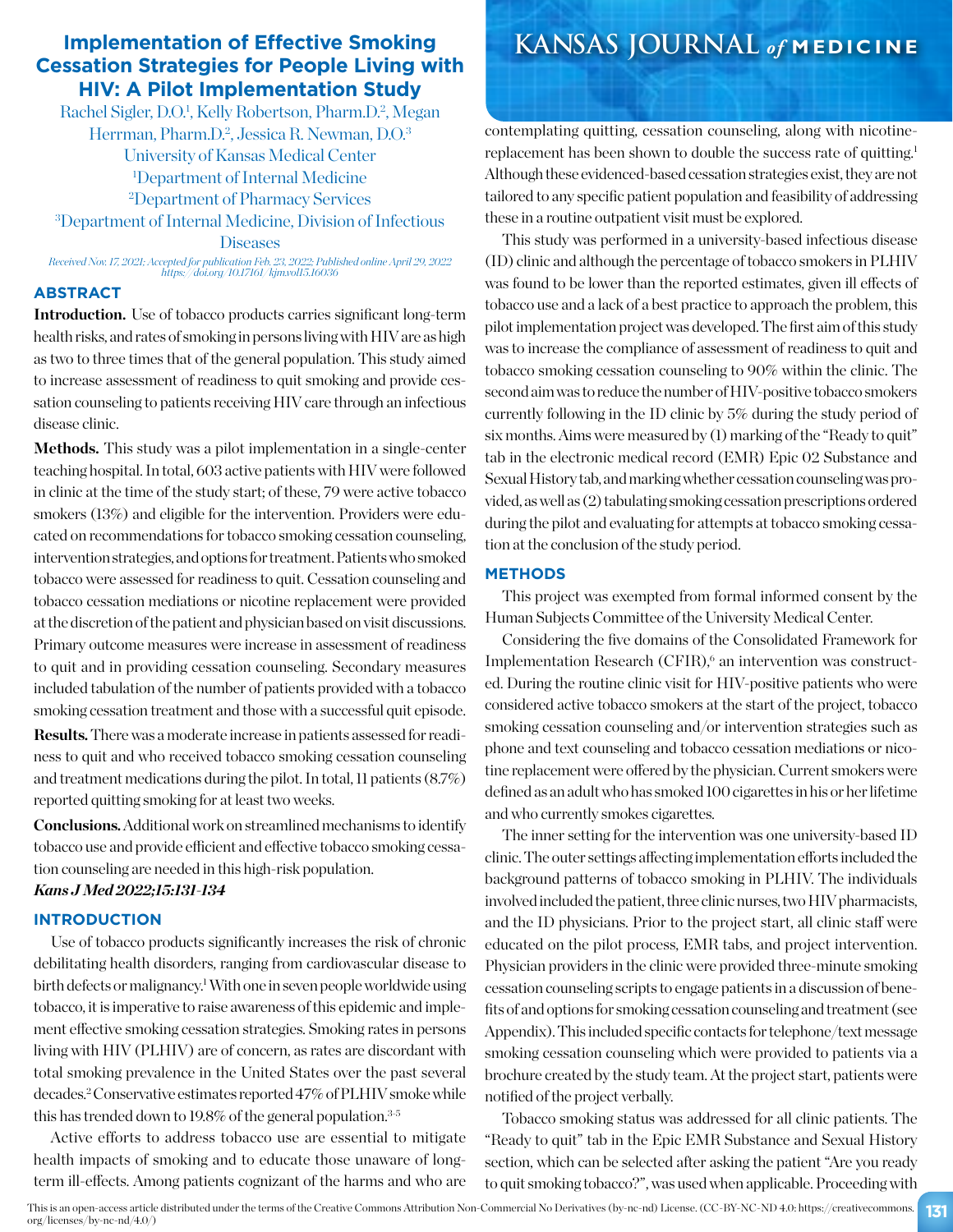# **KANSAS JOURNAL** *of* **MEDICINE SMOKING CESSATION IN ID CLINIC** *continued.*

cessation counseling and/or intervention strategies such as phone and text counseling and tobacco cessation mediations/nicotine replacement remained at the discretion of the patient and physician based on their readiness to quit. Prescriptions for smoking cessation medications or nicotine replacement were offered to those interested. Medications were individualized based on patient preference, prior cessation medication trials, past medical history, as well as review of primary insurance coverage and Missouri and Kansas Ryan White Aids Drugs Assistance Program formularies to avoid cost barriers. Patients were provided medication counseling at their visit by an HIV clinic pharmacist.

In the month following the six-month pilot project, assessment of patients who quit tobacco smoking was attempted through review of the EMR. To fill gaps or inaccuracies in documentation, follow-up phone calls were made to active tobacco smokers to attempt to confirm which patients had stopped tobacco smoking for two weeks or longer with the intent of remaining abstinent. Those who were documented in the chart or reported by phone call to have quit tobacco smoking for two weeks or longer were considered to have a "quit" episode.

Measures included the difference in PLHIV who identified as tobacco smokers at the beginning of the study and were assessed for readiness to quit both pre- versus post-intervention as well as those provided smoking cessation counseling pre- versus post-intervention. Numbers of patients were quantified by tally. The number of patients who were prescribed tobacco smoking cessation medications during the intervention period also was tallied. Quantification of these patient numbers was verified for accuracy through the review of the EMR. Finally, the total number of patients who had a quit episode during the study period was calculated. This pilot implementation project was not powered to detect statistically significant differences in reported quitters.

#### **RESULTS**

There were 603 patients with HIV followed actively in clinic at the time of the study. The clinic population included patients 18 years of age or older identifying as men, women, or non-binary. Additional demographics were not collected during this pilot project. Of the total active clinic patients, 79 were active tobacco smokers (13%). In the visit preceding the project start, 22/79 (28%) of these patients had been assessed for readiness to quit and 14/79 (18%) were provided counseling on tobacco smoking cessation. Post-intervention, this increased to 56/79 (71%) of patients who smoked being assessed for readiness to quit with 35/79 (44%) of patients being provided smoking cessation counseling (Figure 1). In total, 24 patients were provided with a smoking cessation medication or nicotine replacement and 11 patients reported quitting tobacco smoking, thus reducing the number of HIVpositive tobacco smokers following in the ID clinic by more than 5% during the pilot period of six months.





#### **DISCUSSION**

Increased rates of depression, attempting to improve sense of wellbeing by smoking, and lack of social support in PLHIV may account for increased tobacco smoking prevalence in this group.7 Simply assessing a patient's interest in quitting could be beneficial as data suggested HIVpositive patients have increased interest in quitting despite a higher prevalence of smoking.<sup>5</sup> Screening, along with brief interventions, and referrals for treatment programs for tobacco smoking cessation in an HIV clinic in non-treatment seeking smokers, found that those who participated in the intervention smoked fewer cigarettes per day, were less nicotine dependent, had fewer urges to smoke, and decreased withdrawal symptoms compared to non-participants.7

Using this framework, the pilot study had several strengths. First, tobacco smoking counseling practices of an entire ID clinic of PLHIV in a teaching hospital were evaluated. EMR visit functions were utilized as a point-in-time assessment for tobacco use status, readiness to quit, and whether counseling was provided during a visit. However, given the relatively low tobacco smoking percentage within this ID clinic population of PLHIV, it was unclear how generalizable cessation counseling practices, or the intervention, would be in larger HIV practices with a higher volume of active tobacco smokers.

As with many interventions including counseling, time can be a limiting factor in the intervention's success with potential for a costassociated lost opportunity to address other patient or provider concerns. Provider comfort in addressing tobacco smoking and in prescribing tobacco smoking cessation medications may have created selection bias; however, efforts were made to adjust for limitations by having clinic nurses begin the workflow of assessment for smoking and by having medication discussions introduced by the same two HIV pharmacists independent of the provider. Furthermore, if patients did not report readiness to quit to the rooming nurse, additional selection bias may have been introduced as physicians may not have offered further counseling and treatment to these patients. Furthermore, assessing a quit episode of two weeks may not translate to a prolonged or permanent smoking cessation status leading to a falsely high success rate of the intervention, though the National Health Interview Survey defined a quit attempt at having stopped smoking for one day or longer with the intention of quitting.<sup>8</sup>

In summary, providers in the clinic were asked to provide smoking cessation counseling to HIV-positive smokers by engaging them in a three-minute provided script to discuss benefits of and options for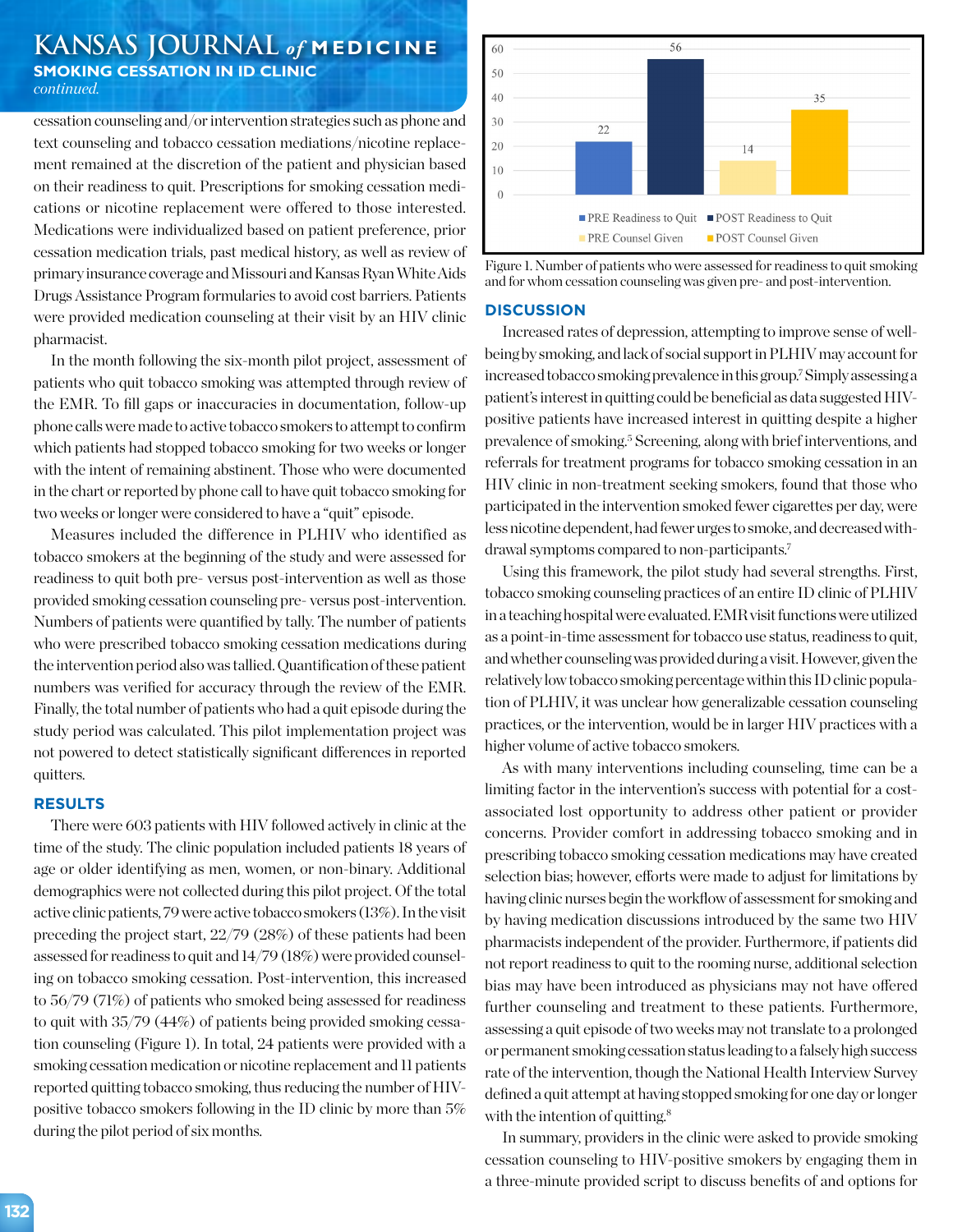smoking cessation. Physicians also were asked to provide patients contacts for telephone and text message smoking cessation counseling and prescriptions for smoking cessation medications or nicotine replacement to reduce nicotine dependence<sup>7</sup> and improve the success rate of quitting.<sup>1</sup> While moderate increases were noted in the number of patients assessed for readiness to quit and in those provided counseling in this study, large gaps remain in those whose tobacco smoking was not addressed at the visit.

An implication of the pilot project was that the workflow for smoking cessation counseling is feasible and could be successful in increasing rates of tobacco use counseling and subsequent successful quit episodes in PLHIV. Further optimization of workflow within the EMR clinic visit encounter may be considered for improved capture of tobacco smoking discussions at each appointment.

As tobacco smoking tabs are not hard-stops in the EMR to proceed with the visit, a modification such as a best-practice alert presumably would increase compliance with addressing the issue. Given the multitude of goals of the physician during each routine encounter, an additional team member whose sole purpose was addressing tobacco smoking may increase time available for discussion of tobacco smoking cessation, especially if this could be conducted outside the timeframe allotted to the provider.

In considering the framework for implementation research, the implications of this pilot project were that in a larger scope and over a longer period this intervention could be successful, and this was supported by the SQUIRE framework for quality.<sup>6,9</sup> Developing a more efficient, yet effective tobacco smoking cessation workflow in a clinic practice could increase compliance with this quality measure and should be a priority in clinics treating PLHIV.

#### **REFERENCES**

<sup>1</sup> World Health Organization. Tobacco. July 26, 2021. www.who.int/newsroom/fact-sheets/detail/tobacco. Accessed November 24, 2021.

<sup>2</sup> U.S. Centers for Disease Control and Prevention. Cigarette Smoking Among Adults - United States, 2007. November 11, 2008. www.cdc.gov/ mmwr/preview/mmwrhtml/mm5745a2.htm. Accessed November 24, 2021. <sup>3</sup> Helleberg M, May MT, Ingle SM, et al. Smoking and life expectancy among HIV-infected individuals on antiretroviral therapy in Europe and North America. AIDS 2015; 29(2):221-229. PMID: 25426809.

<sup>4</sup> Mussulman LM, Faseru B, Fitzgerald S, Nazir N, Patel V, Richter KP. A randomized, controlled pilot study of warm handoff versus fax referral for hospital-initiated smoking cessation among people living with HIV/AIDS. Addict Behav 2018; 78:205-208. PMID: 29216569.

<sup>5</sup> Browning K, Bakeer CJ, McNally GA, Wewers ME. Nursing research in tobacco use in special populations. Annu Rev Nurs Res 2009; 27:19-42. PMID: 20192110.

<sup>6</sup> Damschroder LJ, Aron DC, Keith RE, Kirsh SR, Alexander JA, Lowery JC. Fostering implementation of health services research findings into practice: A consolidated framework for advancing implementation science. Implement Sci 2009; 7:50. PMID: 19664226.

<sup>7</sup> Cropsey KL, Hendricks PS, Jardin B, et al. A pilot study of screening, brief intervention, and referral for treatment (SBIRT) in non-treatment seeking smokers with HIV. Addict Behav 2013; 38(10):2541-2546. PMID: 23787030.

<sup>8</sup> U.S. Centers for Disease Control and Prevention. National Center for Health Statistics. National Health Interview Survey. Glossary. August 29, 2017. www.cdc.gov/nchs/nhis/tobacco/tobacco\_glossary.htm. Accessed December 15, 2021.

<sup>9</sup> Ogrinc G, Davies L, Goodman D, Batalden P, Davidoff F, Stevens D. SQUIRE 2.0 (Standards for Quality Improvement Reporting Excellence): Revised publication guidelines from a detailed consensus process. BMJ Qual Saf 2015; 25(12):986-992. PMID: 26369893.

*Keywords: HIV infections, smoking, smoking cessation, counseling, pilot projects*

**KANSAS JOURNAL** *of* **MEDICINE SMOKING CESSATION IN ID CLINIC** *continued.*